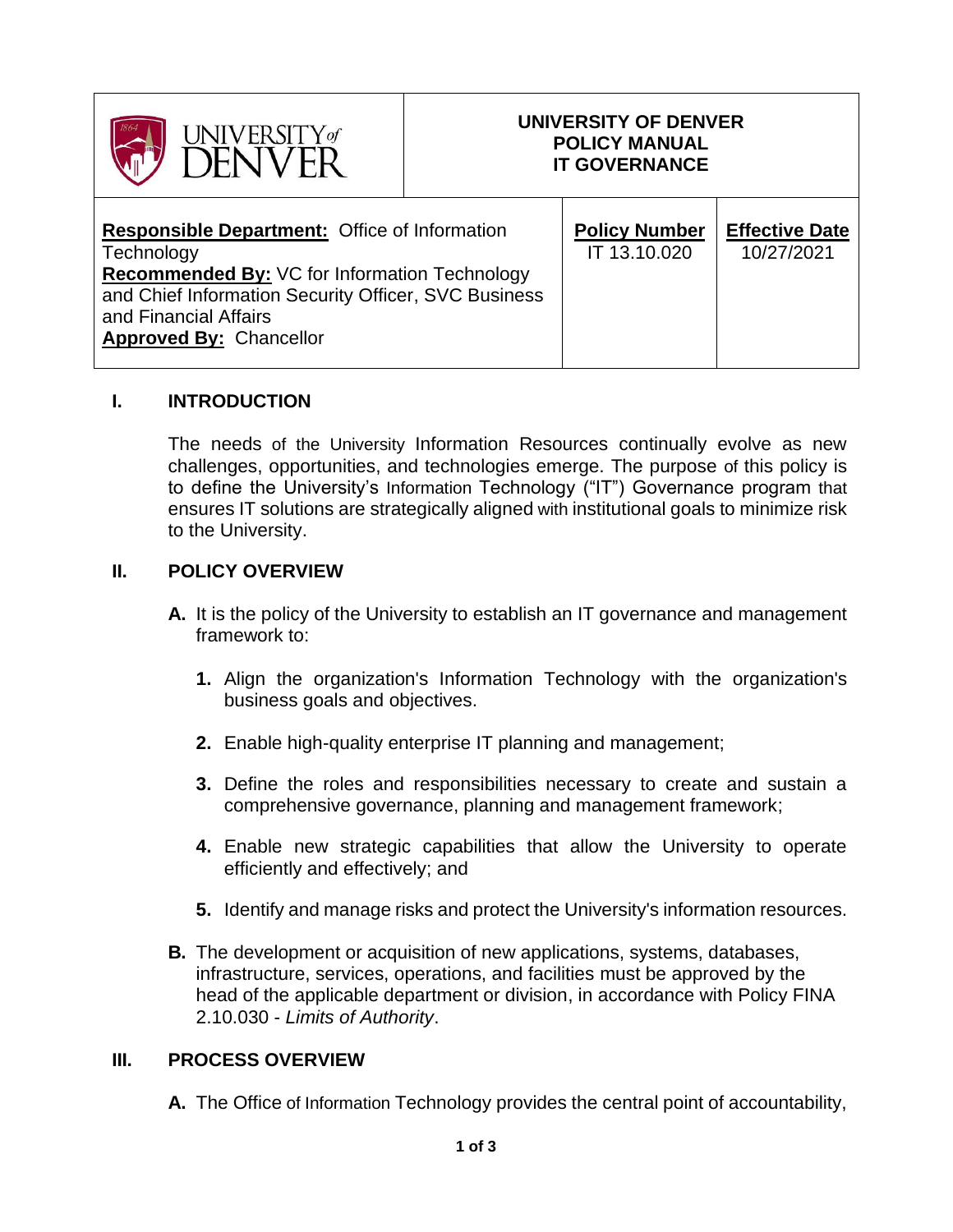leadership, vision and coordination for the enterprise.

- **B.** The Office of Information Technology is responsible for:
	- **1.** Designing and implementing processes necessary to govern, plan, manage, oversee, evaluate and implement business planning, technical architecture, standards, information and telecommunications, resource management planning, budgeting, funding, quality assurance, IT asset inventory and management, IT procurement, IT security, and IT performance standards and measurements;
	- **2.** Providing governance for enterprise IT coordination, planning, decisionmaking, and policy development;
	- **3.** Coordinating, facilitating, tracking and reporting to executive management, the status of IT projects;
	- **4.** Developing and implementing IT communications and management support infrastructure including enterprise focused information sharing.
	- **5.** Acting as the sponsor for IT initiatives including research, identification and development of opportunities, proof-of-concept, etc.
	- **6.** Establishing and maintaining a technical assessment capability through which to evaluate information and telecommunications technologies and management practices.
- **C.** The Vice Chancellor of Information Technology is required to establish IT policies and procedures to meet the goals and objectives of the IT Governance Program.

## **IV. DEFINITIONS**

- **A. "Information resources"** means all devices, services, networks and other resources and technology related to the transaction of University business, regardless of form or location, that are owned, provided, or administered by or through the University, or used to electronically store, process, or transmit information.
- **B. "Information Technology" or "IT"** means the hardware and software resources owned, leased, or used by the University and its partners to store, process or transmit University information. Information Technology is a subset of the University's information resources.
- **C. "Information technology governance"** means the policies, standards, structures, processes, and guidance established to ensure that the University's